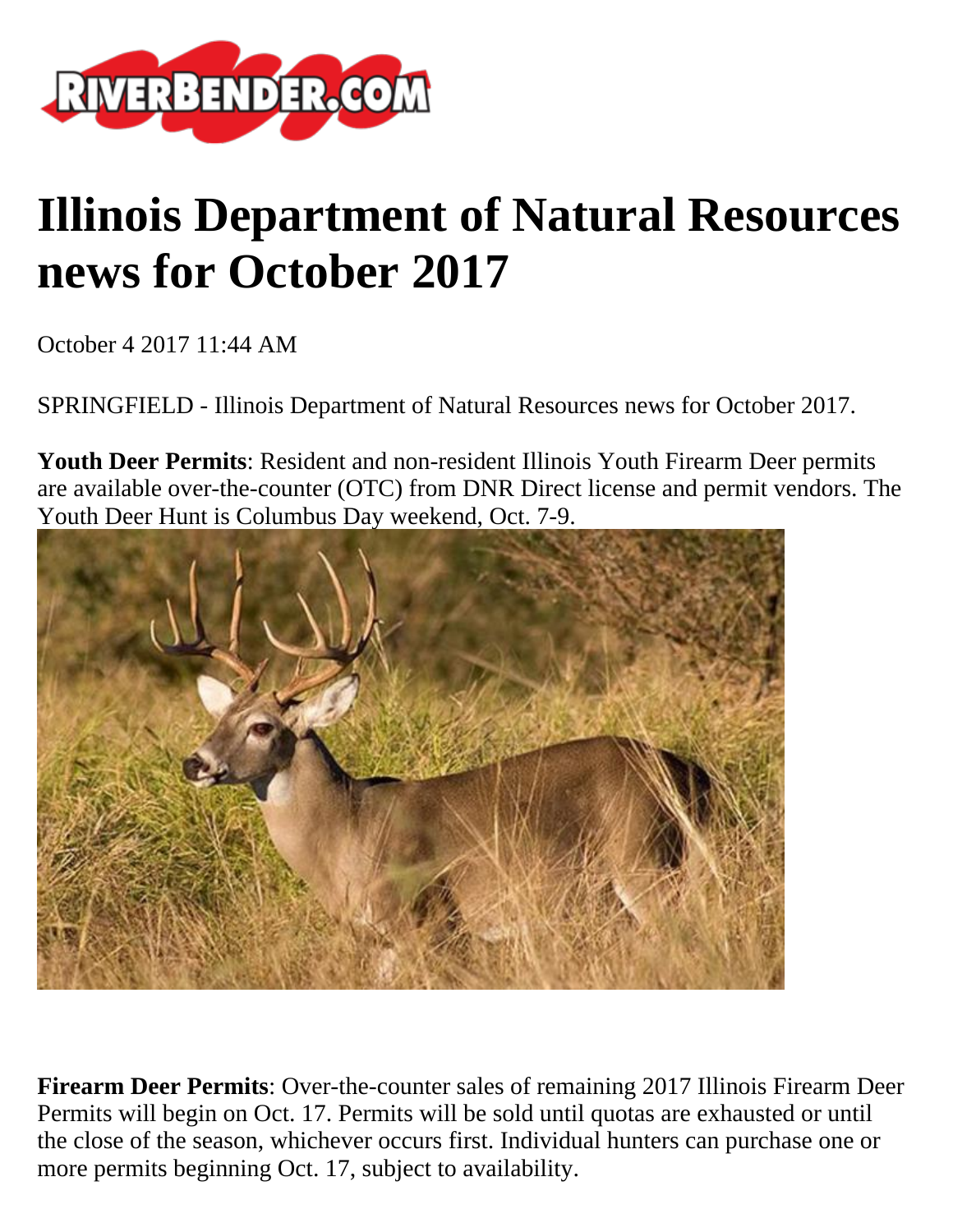**Resident Archery Deer Permits**: Resident combination and antlerless-only archery deer permits are available over-the-counter (OTC) from DNR Direct license and permit vendors. Find a vendor link here[:https://www.dnr.illinois.gov/LPR/Pages](https://www.dnr.illinois.gov/LPR/Pages/LicensePermitVendors.aspx) [/LicensePermitVendors.aspx](https://www.dnr.illinois.gov/LPR/Pages/LicensePermitVendors.aspx)

**Non-Resident Archery Deer Permits:** Illinois Non-Resident Archery Deer combination permits are available over-the-counter (OTC) from DNR Direct license and permit vendors. The Illinois Archery Deer Season is open through Jan. 14, 2018 (except closed during firearm deer season in counties open to firearm deer hunting).

**CWD Sampling**: Deer hunters statewide in Illinois are encouraged to allow samples to be taken for chronic wasting disease (CWD) sampling from adult deer they harvest. For a list of locations that are serving as CWD sampling stations, taking samples from entire deer or deer heads through the end of the archery season in January 2018, click on this link:

<https://www.dnr.illinois.gov/programs/CWD/Documents/CWDSamplingLocations.pdf>

**Public Hunting Areas Report:** The latest edition of the IDNR *Illinois Public Hunting Areas Report* – with details on public lands hunting effort and harvest – is available online on the IDNR website at this link:[https://www.dnr.illinois.gov/hunting/Documents](https://www.dnr.illinois.gov/hunting/Documents/IllinoisPublicHuntingAreasReport.2016.2017.pdf) [/IllinoisPublicHuntingAreasReport.2016.2017.pdf](https://www.dnr.illinois.gov/hunting/Documents/IllinoisPublicHuntingAreasReport.2016.2017.pdf)

Learn to Hunt: The Illinois Hunter Recruitment Program provides free education and training workshops to teach adult participants how to hunt deer, turkey, squirrels, pheasants, ducks, geese and other game. Waterfowl and terrestrial game workshops are open to individuals who have not previously hunted those species. Advanced registration is required to participate in workshops. No FOID card or prior shooting or hunting experience is needed to participate. Check the schedule of upcoming workshops and register today[:https://publish.illinois.edu/hunttrapillinois/upcoming-workshops/](https://publish.illinois.edu/hunttrapillinois/upcoming-workshops/)

**Controlled Pheasant Permits:** Hunters can apply online now for 2017-18 Illinois controlled pheasant hunting opportunities available at IDNR sites. Sixteen of the sites are operated by the IDNR, while four other sites are managed by concessionaire T. Miller, Inc. For application information, check the websites at [www.dnr.illinois.gov](http://www.dnr.illinois.gov/) or [www.tmillerinc.com](http://www.tmillerinc.com/).

**Trapping Permit Drawing**: IDNR will host a public lottery drawing on Wed., Nov. 1 for the allocation of trapping permits for Copperhead Hollow Wildlife Area, Mississippi River State Fish and Wildlife Area, and Pere Marquette State Park. The drawing will be held at the Mississippi River Area site office, 17836 State Highway 100 North, Grafton, IL. Registration for the drawing will begin on Nov. 1 at 11:00 a.m. and the drawings